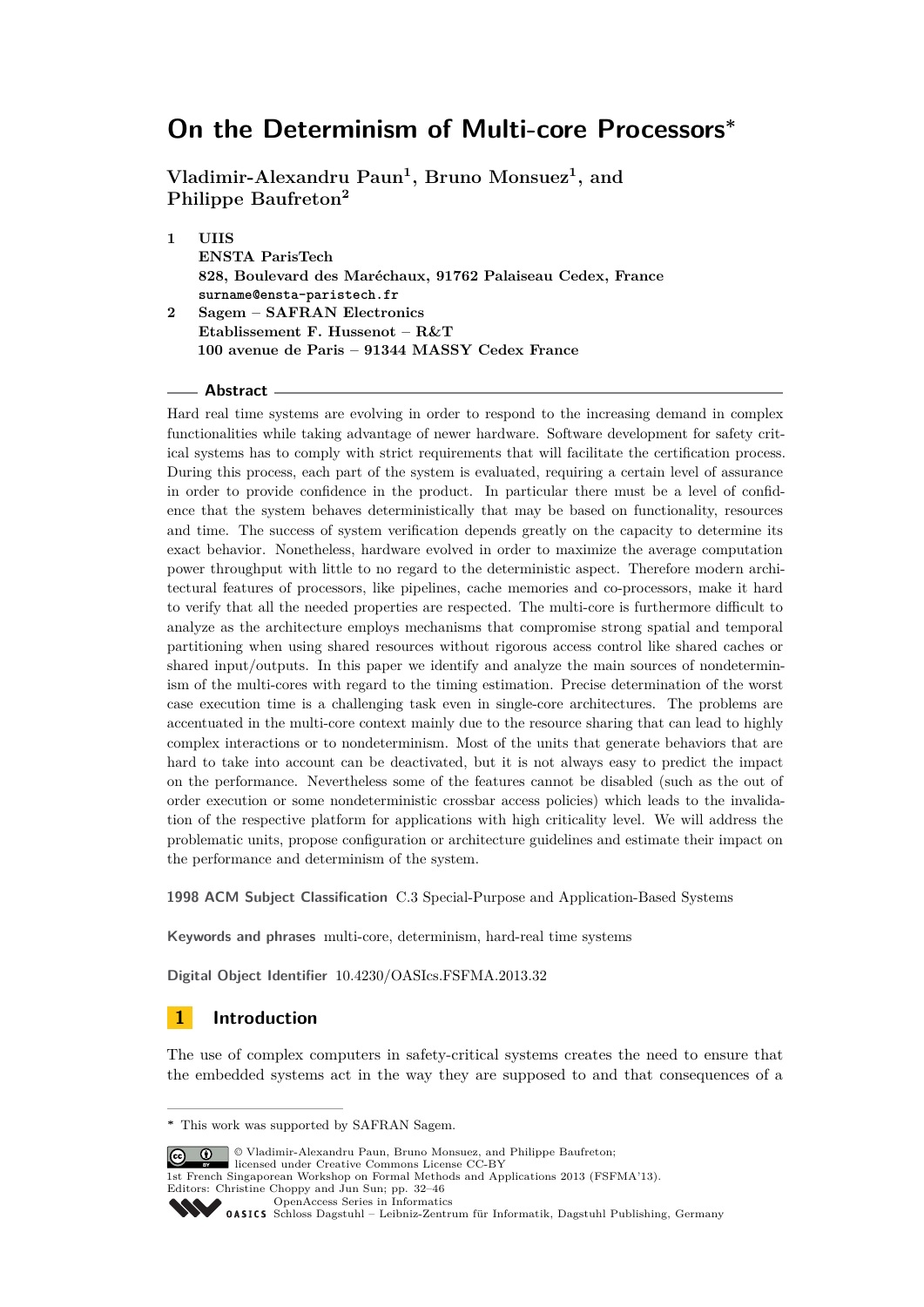malfunction are completely handled in a safe manner. Different standards apply according to the danger level of the system failure. These standards are presented in a collection of guidelines to follow in order to empower the system with a necessary confidence level. The respect of these recommendations determine the success of the certification process necessary for the software approval.

In this paper we focus on the determinism issues related to the worst-case execution time (WCET) with regards to the avionics standards of software certification that will guide the study of potential difficulties of embedding multi-cores. For the assurance of commercial avionics systems a document called "Software Considerations in Airborne Systems and Equipment Certification" is used. Bearing the name DO-178B [\[21\]](#page-14-1) in the US and ED-12B in Europe, it describes the objectives of software life-cycle processes, process activities and the evidence of compliance required at different software levels. Safety standards like DO-178B and IEC-61508 [\[13\]](#page-13-0) explicitly call for the identification of functional and non-functional hazards and for software compliance with the relevant safety goals. In these standards three important non-functional software characteristics related to safety are mentioned: absence of run-time errors, execution time and memory consumption. The IEC-61508 has a great impact on the hardware selection as it requires the absence of unpredictable timing-related interferences which might affect real-time functions. This impacts directly the multi-cores as it must be ensured that no inherent timing interferences between cores take place. Nevertheless, this type of interferences are quite common and must be dealt with. Existing multi-core architectures employ mechanisms that compromise strong spatial and temporal partitioning when using shared resources without rigorous access control. Therefore we do not always dispose of precise information regarding the timing of some instructions in all circumstances due to their complex interactions with the memory and other dependencies.

The WCET estimation consists of two main steps, namely the control-flow analysis that determines the feasible paths in a program, and the processor-behavior analysis based on low-level analysis, hence the need to throughly determine the hardware behavior. The choice of a hardware platform is therefore greatly influenced by the visibility on the device internal structure as precise architectural implementation details are proprietary data often undisclosed.

The WCET estimation in multi-cores has different levels of difficulties. The first one is inherited from the single core world. Certain modern features in processors cannot be safely analyzed, nor disabled, making the certification of the processor impossible. Other features generate imprecision that will increase the safe margins needed to take in order to comply with the safety constraints, which impacts the feasibility. The second one is introduced by the multi-core architecture and can lead to the impossibility to determine the WCET. Problems from a core are not only translated, when integrated into the multi-cores, but amplified by the context of resource sharing.

State of the art works deal with this issue either by constraining some platforms, or by handling only a part of the issues and giving some new architectural workarounds that are custom tailored for some applications  $[30, 6, 5, 15, 31, 17, 11, 10, 9, 29]$  $[30, 6, 5, 15, 31, 17, 11, 10, 9, 29]$  $[30, 6, 5, 15, 31, 17, 11, 10, 9, 29]$  $[30, 6, 5, 15, 31, 17, 11, 10, 9, 29]$  $[30, 6, 5, 15, 31, 17, 11, 10, 9, 29]$  $[30, 6, 5, 15, 31, 17, 11, 10, 9, 29]$  $[30, 6, 5, 15, 31, 17, 11, 10, 9, 29]$  $[30, 6, 5, 15, 31, 17, 11, 10, 9, 29]$  $[30, 6, 5, 15, 31, 17, 11, 10, 9, 29]$  $[30, 6, 5, 15, 31, 17, 11, 10, 9, 29]$  $[30, 6, 5, 15, 31, 17, 11, 10, 9, 29]$  $[30, 6, 5, 15, 31, 17, 11, 10, 9, 29]$  $[30, 6, 5, 15, 31, 17, 11, 10, 9, 29]$  $[30, 6, 5, 15, 31, 17, 11, 10, 9, 29]$  $[30, 6, 5, 15, 31, 17, 11, 10, 9, 29]$  $[30, 6, 5, 15, 31, 17, 11, 10, 9, 29]$  $[30, 6, 5, 15, 31, 17, 11, 10, 9, 29]$  $[30, 6, 5, 15, 31, 17, 11, 10, 9, 29]$  $[30, 6, 5, 15, 31, 17, 11, 10, 9, 29]$ . Another approach is to gather best practices for future multi-core architectures [\[4\]](#page-13-8) after acknowledging that analysing current multicore architectures is impossible in general. Nevertheless a unified and detailed approach is yet to be available.

Identifying which parts are impossible to analyze, or at what cost in precision, is key to even considering the choice of a certain multi-core processor. Our work is intended as a guideline in such choices, exposing the inherent problems of multi-cores and straitening the path towards a solution in the matter. The article is structured as follows: First we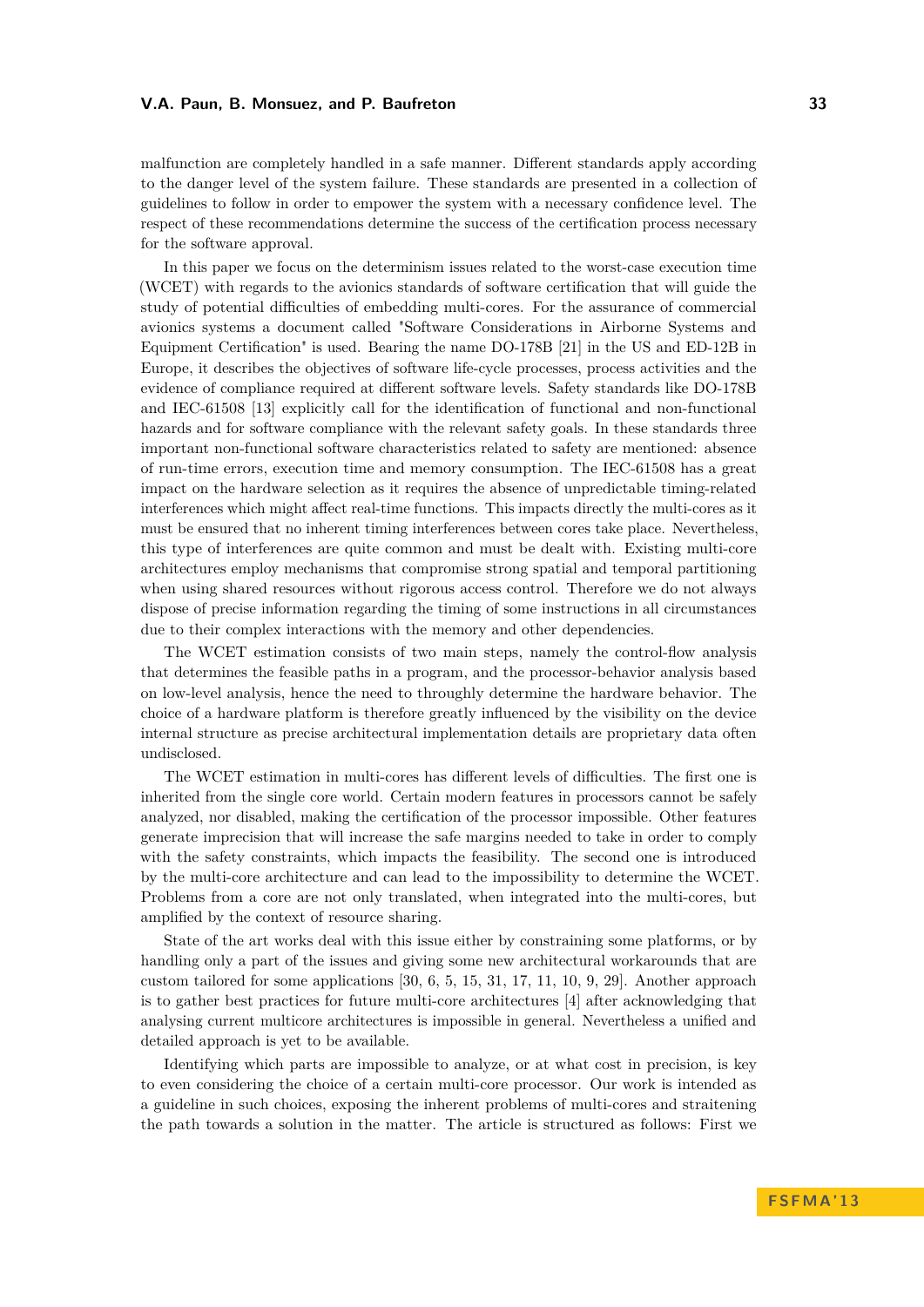explain inherent problems to the use of microprocessors in hard real-time systems. In Sec. [3](#page-2-0) we describe the major units of the processor, identify problematic execution scenarios and estimate the impact on the predictability and we conclude in Sec. [4.](#page-12-0)

# **2 Inherent problems to the use of microprocessors in hard real-time systems**

The hardware platform is a central point when analyzing a system. Therefore it is essential to dispose of a precise model of the processor in order to determine its effective behavior. The available information comes mainly in reference manuals and application notes that present the processor's architecture, how to interface it with the environment and how to configure its different function modes. Nevertheless, information present in the user manual is not intended for testing or verification purposes. Furthermore information relevant to the design method and the verification methodology are only briefly discussed, if not at all in these documents, mainly from the integrator point of view. Another issue is the questionable validity of the information presented in the reference document altogether as contradictory information is sometimes provided in different document.

The behavior of a microprocessor is challenging or even impossible to characterize. This is either due to the uncertainty of the effectively calculated result or the uncertainty on the actual time of the effective calculation. De facto, these two aspects are directly related to the notion of data availability. The main consequence of the difficulty in architectural optimization is an interdependence between the data and the instructions of a same task. In the context of multitask applications, an interdependence between various tasks coming from the commutation of the environments during the passing from one task to another, is introduced. In the case of multi-cores additional difficulties appear in the estimation of the WCET, like the issue of two competing processes if they share common architecture elements, notably, memory access controllers. Futhermore challenges are given by the exchange of data between the two applications being executed in both processors. Let us consider two tasks, one critical task being executed in one core, and a second critical task monitoring the calculations of the first task on the second core, it is necessary to ensure the data handled by the two tasks is coherent. Without adding at the application level advanced synchronization operation, it is impossible for the majority of current multi-core microprocessors to guarantee that both applications handle the same data. In fact, due to induced latencies, nothing prevents one of the two applications from handling data  $d_{t-1}$  present at  $t-1$  instant while the other application handles the data *d* modified at *t* instant. In fact, one of the rare means to remove these uncertainties would be to strongly pair the monitoring application with the command application, by implanting communications between the two applications via semaphores.

# <span id="page-2-0"></span>**3 Hardware considerations**

Most of the available processors were not especially designed for the hard real-time systems. The multi-cores are no exception as their goal is to maximize the shared resource average utilization. Data communication and synchronization between the different units are optimized for maximum throughput of executed instructions. Therefore multiple execution paths can be taken depending on the execution history, the current state of units or even local choices based on random decisions. A natural way of analyzing the hardware components that influence the determinism would be to first look at those who give a local impact and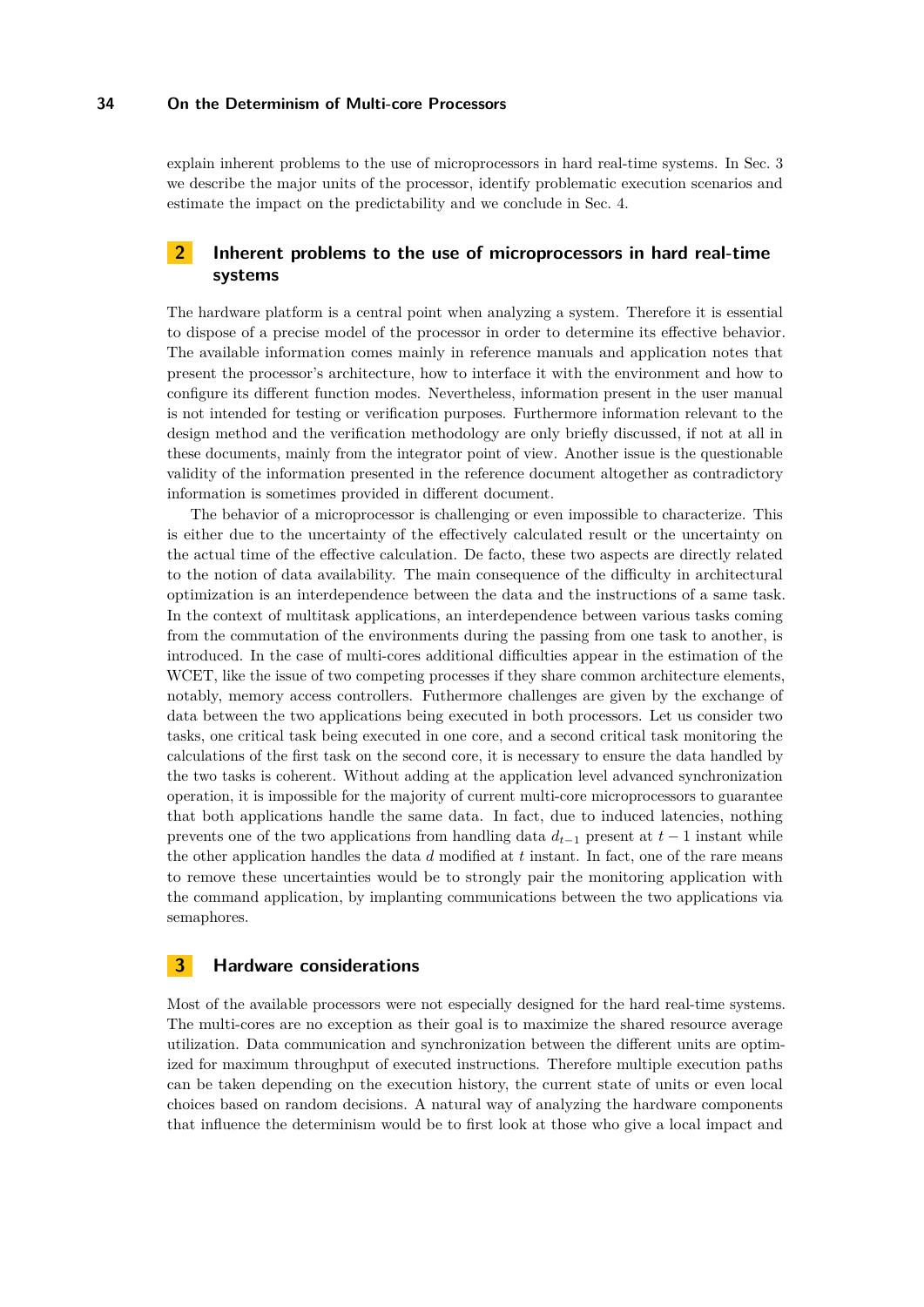proceed to components that have a global impact. One can also start by looking into units already present in single-cores, and proceed with units unique to the multi-cores. However, as shaped by this section, there is a thin frontier between the two as even classical, predictable units have a different impact when integrated in the multi-cores. Therefore the analysis of this components can not be solely based on the analysis of the same component in the single-core context.

# **3.1 Pipeline**

Present in all modern processors, the pipeline was introduced in order to increase the average performance by ensuring that, whenever possible, an available hardware resource will be occupied. Nevertheless, different events can introduce pipeline stalls such as structural hazards, data hazards and control hazards.

Out of order execution (OoOE), a feature introduced in order to avoid pipeline stalls by decoupling the issue/dispatch and the execution/completion stages, allows execution not following the instructions program order. A fetched instruction will be executed when the input operands and needed resources are available with no regard to whether it is the next in order instruction. The interaction between the cache memory and instruction scheduling influences the precision of the timing estimation.

#### **Pipeline impact on the predictability**

The impact of the pipeline varies from local influence with local monotonic optimizations to global influences with timing anomalies that cancel the monotonicity and compositionality. The size of the pipeline has an influence on the predictability of the WCET. A wrong branch prediction causes *n* cycles penalty, where *n* is the pipeline depth. The pipeline depth can further influence the predictability potentially generating more hazards as more instructions are being treated at the same time. Besides intrinsic impacts on the predictability, the pipeline, in conjunction with other units, can lead to precision loss or nondeterminism. For example, in case of a L2 cache miss, the number of pipeline stages influences the memory access time [\[8\]](#page-13-9). Furthermore, in the shared resources context of multi-core sharing a common bus, the pipeline can lead to nondeterminism.

## **3.2 Branch Prediction Unit (BPU)**

Through the BPU, processor attempts an early resolve of a branching instruction, before its time, by applying a strategy in order to anticipate the result. The BPU strategy can be either static or based on complex algorithms, un-deterministic in some cases. Based on this estimation, a speculative execution is initiated that will lead eventually to a significant time gain in the case the result is correct. The influence on the cache memory content is non negligible as a miss-prediction is not generally followed by a cache reorganization, therefore the cache configuration is polluted with information from the untaken path.

#### **BPU impact on the predictability**

The BPU can make incorrect branch predictions or incorrect branch target address lookup. It is systematically active and directly impacts the temporality of the instruction change. Furthermore, this unit relies on a set of data protection tables stored in tables. The impact is high because of the general unpredictable success rate of the early branching target resolution. It can be largely avoided in the case of statically resolved loops or branches that are not data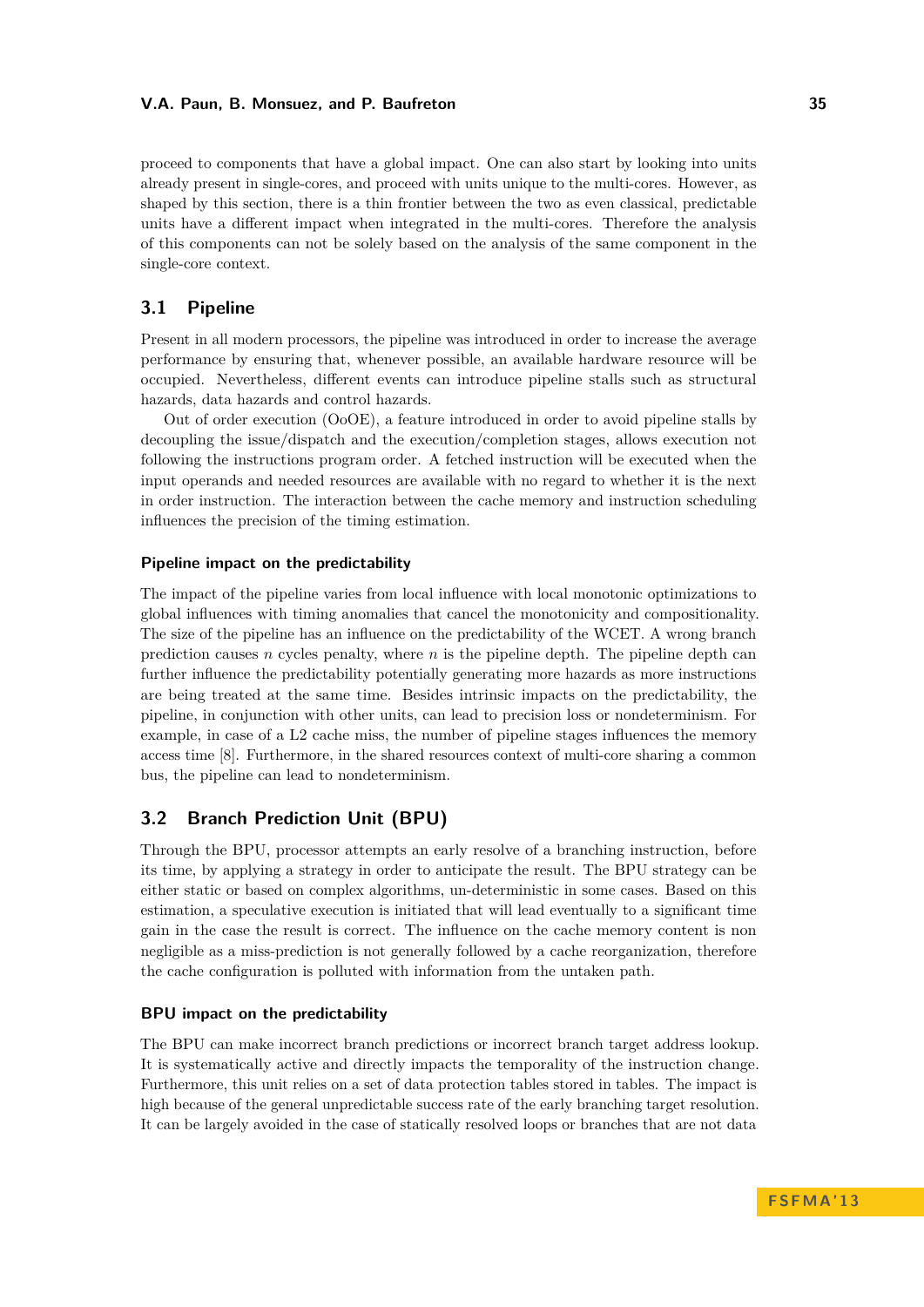dependent. Tailoring the condition of the jump taking into account the branching strategy in order to help it succeed in the majority of cases is also a solution as long as the WCET analyzer can take it into account. In this case, most techniques of adding watermarks in the code with information that help or enable the prediction can be useful.

# **3.3 Floating Point Unit (FPU)**

Floating point computation timing can also be hard to accurately estimate because of their implementation. A micro-pipelined unit takes advantage of consecutive instructions that can be pipelined. Units can have either a part of the FPU instructions pipelined or all of them. Therefore consecutive pipelined and non-pipelined instructions can cause stalls, making the timing difficult to compute especially in the case of the out of order execution.

Floating-point data formats and instruction set generally conform to the IEEE Standard for Binary Floating-point Arithmetic, ANSI/IEEE Standard 754-1985. However, the SPARC V8 architecture, for example, does not require that all aspects of the standard, such as gradual underflow, be implemented in hardware [\[25\]](#page-14-5). This can be a problem if precise information about the implementation is not given. One of its implementations, the GR712RC/LEON3 does not provide sufficient information on this matter and precise timings in case of this exception could prove difficult to estimate. Similarly the ARM Cortex A9 architecture manual, does not provide precise timing of all instructions. This is mainly due to the unpredictable timing behavior at the instruction level generated by the unit's structure itself and memory system interactions [32].

### **FPU impact on the predictability**

The impact of the FPU depends on its implementation. Instructions can take either a single cycle to execute or several cycles but they can also be pipelined. A combination of either way in parallel is also possible. In conjunction with the instruction rescheduling and thus with the change of data, cascade effects can occur and lead to pathological effects like it can be seen in some PowerPC architectures.

# **3.4 Level 1 Cache**

Memories for instructions and data are implemented in order to make the most common case fast, benefiting from a program's spatial locality and temporal locality. Not taking this fact into account in the WCET estimation gives highly pessimistic timing estimations. Cache memory is usually organized in different levels, some local to the core and others situated outside the core. Different cache replacement strategies must be implemented in order to optimize the performance because a strategy that can fit all the possible cases is impossible to find. Therefore the average case performance is optimized. Commonly used strategies are LRU, pseudo LRU, FIFO or round robin and MRU each having a different impact on the predictability of the system. The analysis of the Level 1 cache must be made in conjunction with the other units and is discussed within the timing anomalies in the following.

### **Impact on the predictability**

Worst-case analysis on cache memories is a challenging problem, mainly because they are conceived in order to maximize the average performance. Achieving good results for data cache analysis, for example, is still an open problem, as they are difficult to statically analyze. An approach that enables time-predictable caching, is to lock cache blocks. Combining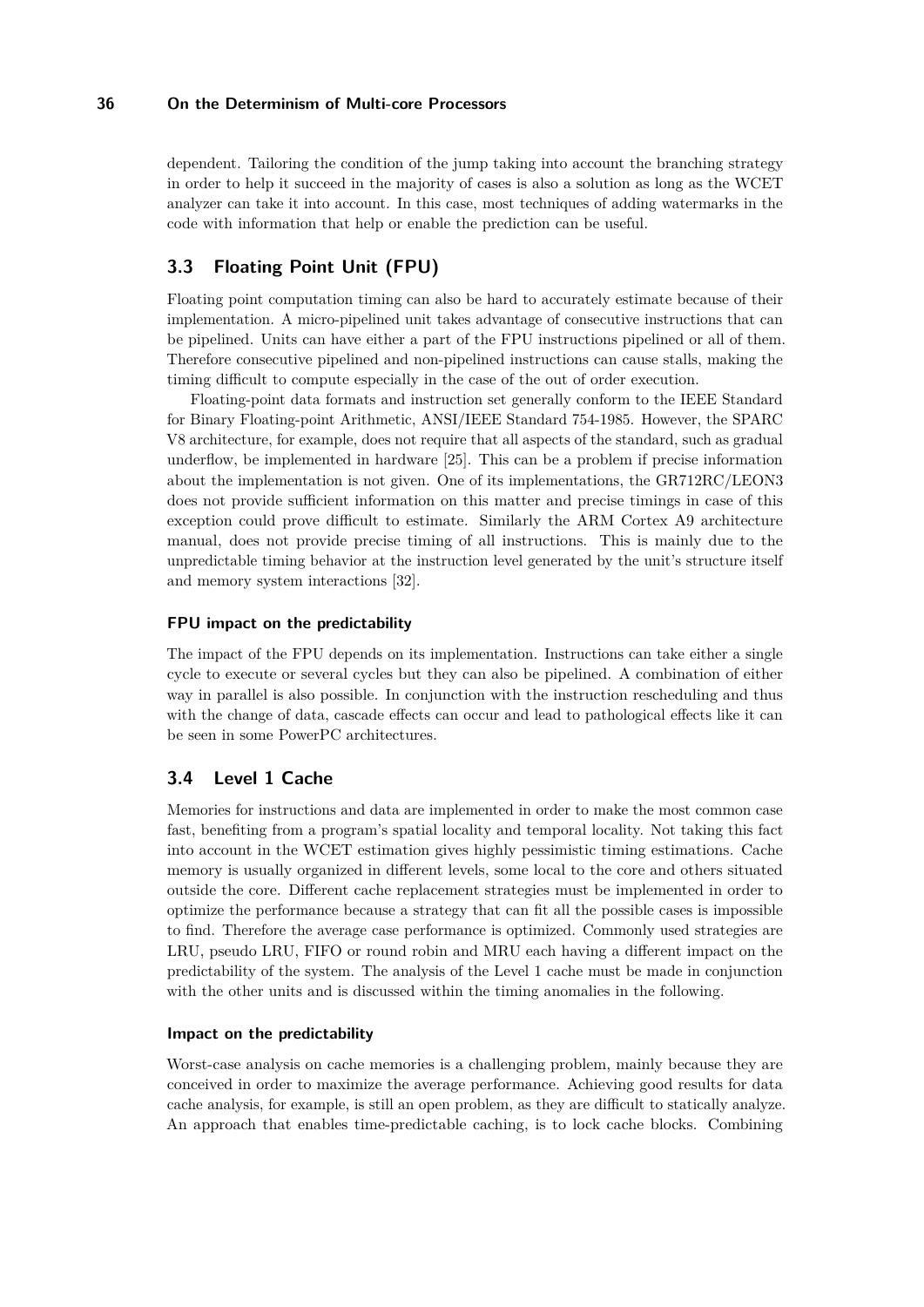cache locking with cache partitioning for multiple tasks in the case of task preemption can improve the predictability in some cases [\[26\]](#page-14-6). Unknown abstract cache states during the analysis generate loose WCET bounds. For example, unified cache for instruction and data can break down all the information on abstract cache states. After accessing *n* unknown addresses in an *n*-way set-associative cache all the cache lines will be unclassified in the analysis. Therefore, separation between the instruction and data cache memories should be chosen whenever possible (the problem still holds for shared caches and is discussed in the Level 2 cache section). For this reason Harvard architectures, with physically separate signal pathways for instructions and data, should be privileged in despite of the von Neumann architecture. Context switch or cache misses it can lead to a relatively high global impact due to timing anomalies or Translation Lookaside Buffer (TLB) strategies. In order to improve the performances of the cache memory, instruction and data locality could be increased using compiler techniques for example (code reposition, loop permutation, tiling [\[28\]](#page-14-7) etc.). When performing the WCET analysis, the most problematic features to analyze are the replacement policies for set-associative caches [\[12\]](#page-13-10). Pseudo-round-robin and the 4-way associative cache is also a difficult combination in the Motorola ColdFire 5307 [\[23\]](#page-14-8). In order to ensure the time-predictability of processors, locally deterministic update strategies for caches should be used. According to [\[22\]](#page-14-9) the LRU strategy performs best in terms of predictability, far ahead pseudo-LRU and FIFO.

# **3.5 Scratchpad**

Scratchpad memories (SPMs) are used to guarantee a unit can work without main memory contention in a system employing multiple processors. As the memory access latencies are predictable, scratchpad memories have become popular for real-time embedded systems. However, the difficulty of allocating code/data to scratchpad memory lies now with the compiler. Scratchpad memory works like a local store and act like "software caches" therefore the strategy is implemented in software and the interactions in the global hardware must be analysed. Timing anomalies with regard to the replacement strategy should be integrated into the hardware model. The most convenient approach to manage the SPM is using static allocation [\[18\]](#page-14-10) but dynamic SPM allocation is more efficient (it can use profile-based optimization but multiple strategies exist). Analyzing dynamic strategies is challenging, especially the software implemented ones that give optimal allocation for the average execution time. Some WCET-centric techniques exist but they do not handle all architectures.

# **3.6 Memory Management Unit (MMU) and Translation Lookaside Buffer**

The TLB is a cache that MMU use to improve virtual addresses translation speeds. The time needed to determine the physical address depends on the number of performed operations. TLB time access is variable. In order to enforce the predictability, the MMU can be deactivated (however the performance loss is significant) or by reducing the size and thus complexity of the TLB (the TLB main entries can be blocked in order to ensure their persistence). A solution is to increase the TLB size so that we only have hits but we still have the problem of an error in the translation that is detected late and takes an undefined (even if still reasonable) time to be corrected. Typical user manuals [\[1\]](#page-13-11) give upper bounds in the TLB miss case. Timing anomalies invalidate the monotonicity assumption in the general case [\[27\]](#page-14-11), which means that we cannot directly use the upper-bound information as the worst-case scenario. Therefore, without precise information on the exact behavior all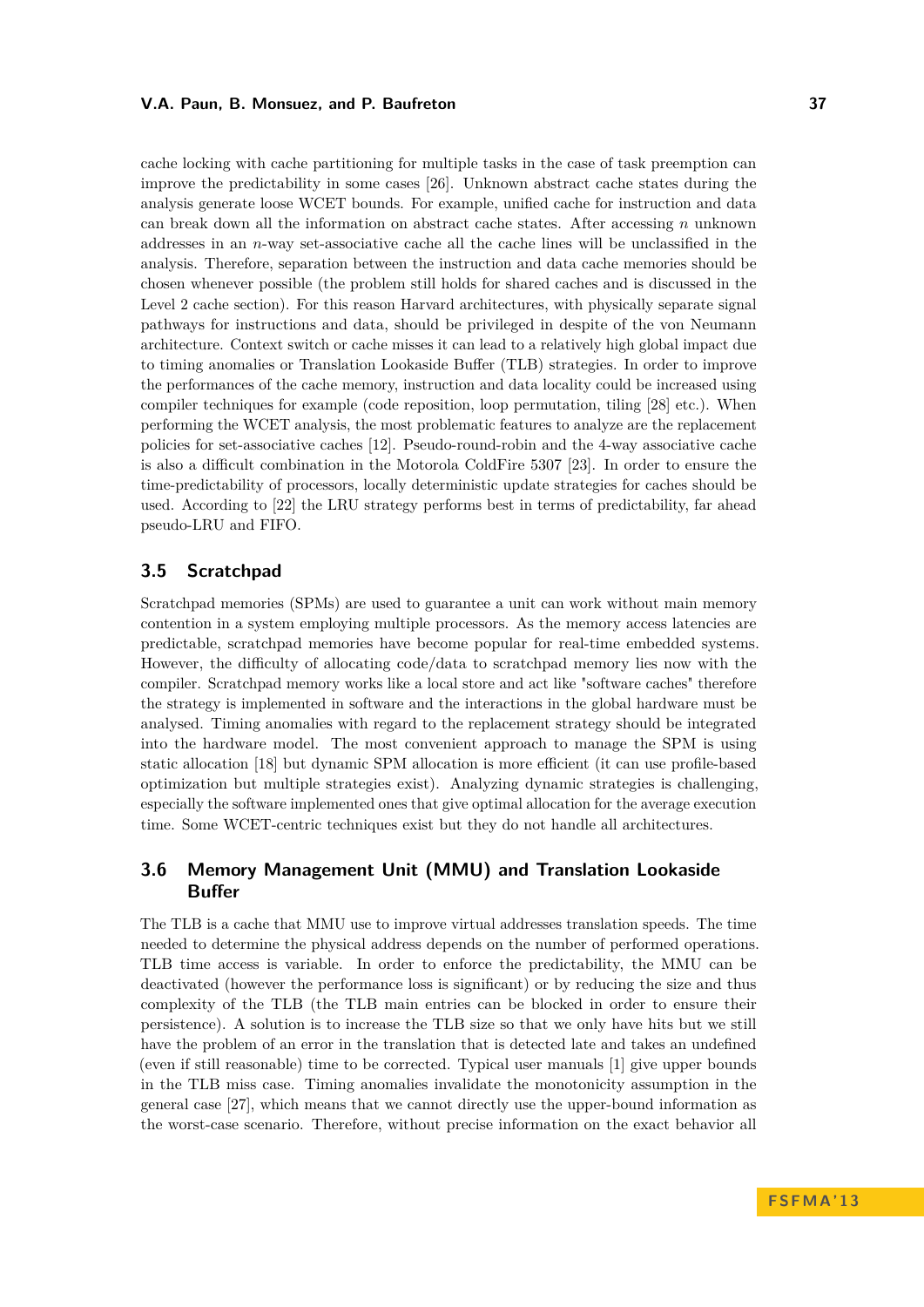possible cases must analyzed, leading to a potential state space explosion. In order to reduce the potential temporal variability, the MMU should be disabled. Nevertheless due to the consequences on the global performances it is not recommendable.

In general, virtual memory raises predictability issues at two levels. First at the level of address translation that provides mapping between virtual to physical pages requires a TLB lookup. If the mapping is absent from the TLB a page table lookup is performed. The duration of address translation is hard-to-predict, because not all mappings can be stored in the limited capacity of the TLB or because the TLB might be shared between concurrent processes. Second at the level of paging activity as knowing whether or not a reference to a virtual page will result in a page fault. This is hard to predict because physical memory is shared between concurrent processes.

#### **Impact on the predictability**

The virtual addressing and tasks using the shared cache the MMU has a global impact. In the case of multi-cores it is problematic to ensure the micro-TLB coherency. Choosing to handle the TLBs separately introduces new problems of guaranty.

# **3.7 BUS**

As competition for resources grows, the natural solution was to use techniques that enable the access from master to slave, and utilization of shared resources in general. Through the use of switching mechanism, permission is granted to one master or the other, which introduces the need of a bus arbiter. Therefore a controller is usually implemented following different strategies that are more or less straightforward. The first difficulty comes from the implementation of the aforementioned strategies. In the case of multi-cores, the resolve of access conflicts is not always deterministic. Therefore at a given processor execution step, a strongly dataflow dependent transition can be made with no way of determine which of the competing units will have gain access to the shared resources. This behavior, otherwise seen as random, at possibly every program point makes it impossible for the analysis to converge to a useful result.

In the following, we will refer to the AMBA AHB bus protocol, an open standard widely used that give a good case study enabling us to pin-point more general advantages and disadvantages of interconnection protocols. Some of the features it provides, are the following: split transactions, several bus masters, burst transfers, pipelined operations and single-cycle bus master handover. The bus arbiter ensures that only one bus master at a time is allowed to initiate data transfers. The arbiter also receives requests from the slaves that wish to complete SPLIT transfers [\[3\]](#page-13-12).

#### **Preventing starvation**

The arbitration algorithm between the channels can ensure that if the current owner requests the interface again it will always acquire it. The starvation problems are avoided in the LEON 3FT implementation of the AMBA AHB since the DMA engines always deassert their requests between accesses [\[2\]](#page-13-13).

#### **Preventing deadlocks**

The SPLIT and RETRY transfer responses can both produce deadlocks. The deadlock can occur when different masters try to access a slave that issues SPLIT and RETRY responses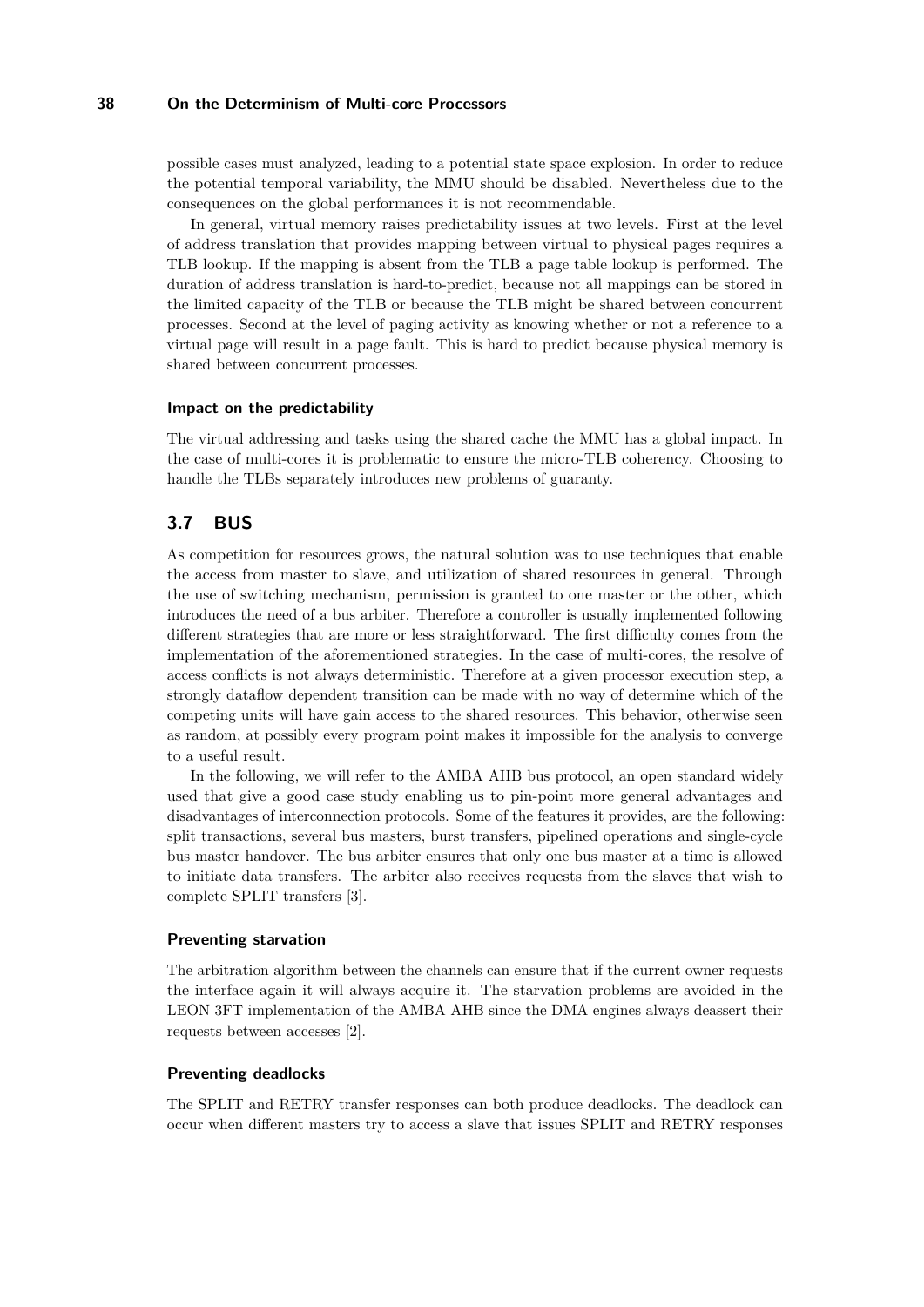in a way that the slave is unable to deal with. If a slave issues a RETRY response only one master must access it at a time. More importantly, this constraint is not enforced by the AMBA AHB protocol and should be ensured by the system architecture. According to the GR712RC manual, *cache snooping should always be enabled in SMP systems to maintain data cache coherency between the processors* [\[2\]](#page-13-13).

#### **On master data concurrency**

The bus arbiter of the AMBA AHA can manage up to 16 bus masters. It grants bus access according to the master's priority. The signals used are: HBUSREQx, HLOCKx, HGRANTx, HMASTER[3:0], HMASTLOCK and HSPLIT[15:0] as described in [3]. When a master is granted access, the HGRANTx signal is generated by the arbiter that indicates the appropriate master is currently the highest priority master requesting the bus. After the current transfer completes, the HREADY signal is HIGH and the arbiter will change the HMASTER[0:3] signal to indicate the bus master number. The ownership of the data bus is delayed from the ownership of the address bus. When the HREADY signal is HIGH, the master that owns the address bus will continue to own the address bus until its transfer will be completed. Several problems can occur from this behavior.

- (a) When the master is in burst mode, performing bursts of undefined length, it should continue to assert the request until it has started the last transfer. A problem occurs if the arbiter cannot predict when to change the arbitration at the end of an undefined length burst, leading to the impossibility to accurately determine the timing of the transfer. This is what happens in our case study also.
- (b) A different behavior can lead to a data inconsistency. Using a central multiplexer, each potential master present on the bus can drive out the address of the transfer immediately without having to wait to be granted the bus.

Let HADDR<sub>*M*1</sub> =  $addr_1$  at  $clk_1$  and HADDR<sub>*M*1</sub> =  $addr_2$  at  $clk_2$  and the first master,  $M_1$  be granted master at *clk*<sub>1</sub>. If HADDR<sub>*M*2</sub> = *addr*<sub>1</sub> at *clk*<sub>2</sub>, the data at *addr*<sub>1</sub> is still unmodified but it will be as  $M_1$  still owns the data bus which leads to data access consistency conflict at *addr*1. The time needed to resolving such a conflict is hard to estimate. A typical example is the case of sharing un-partitioned memory. In order to avoid this case, a strong coupling is recommended between the monitoring application and the command application, by implementing the communication though semaphores.

(c) A case where the timing is difficult to compute is when both  $M_1$  and  $M_2$  drive out the same  $addr_1$  on the same slave,  $M_1$  is granted ownership of the bus and then it is stalled by the arbiter that grants the bus ownership to  $M_2$ . If  $M_2$  needs to access  $addr_1$  we cannot precisely determine the time when *M*<sup>2</sup> will finish its action.

For example, this can occur in shared un-partitioned or partitioned memory.

#### **Impact on the predictability**

The bus and its arbitration strategy are at the core of the predictability and determinism issues. Because the main role is to grant access to different participants to the shared resources, certain properties must be ensured (fairness, deadlocks prevention) while still being able to ensure good average performances and timing predictability. Therefore when choosing a particular architecture for the hard real-time systems, certain bus architectures and arbitration algorithms should be privileged. Most of the multi-core architectures implement round-robin-like arbiters which allows considering an upper bound on the latency of the access to the shared resources. In [\[19\]](#page-14-12) a round-robin-like bus arbiter to the shared memory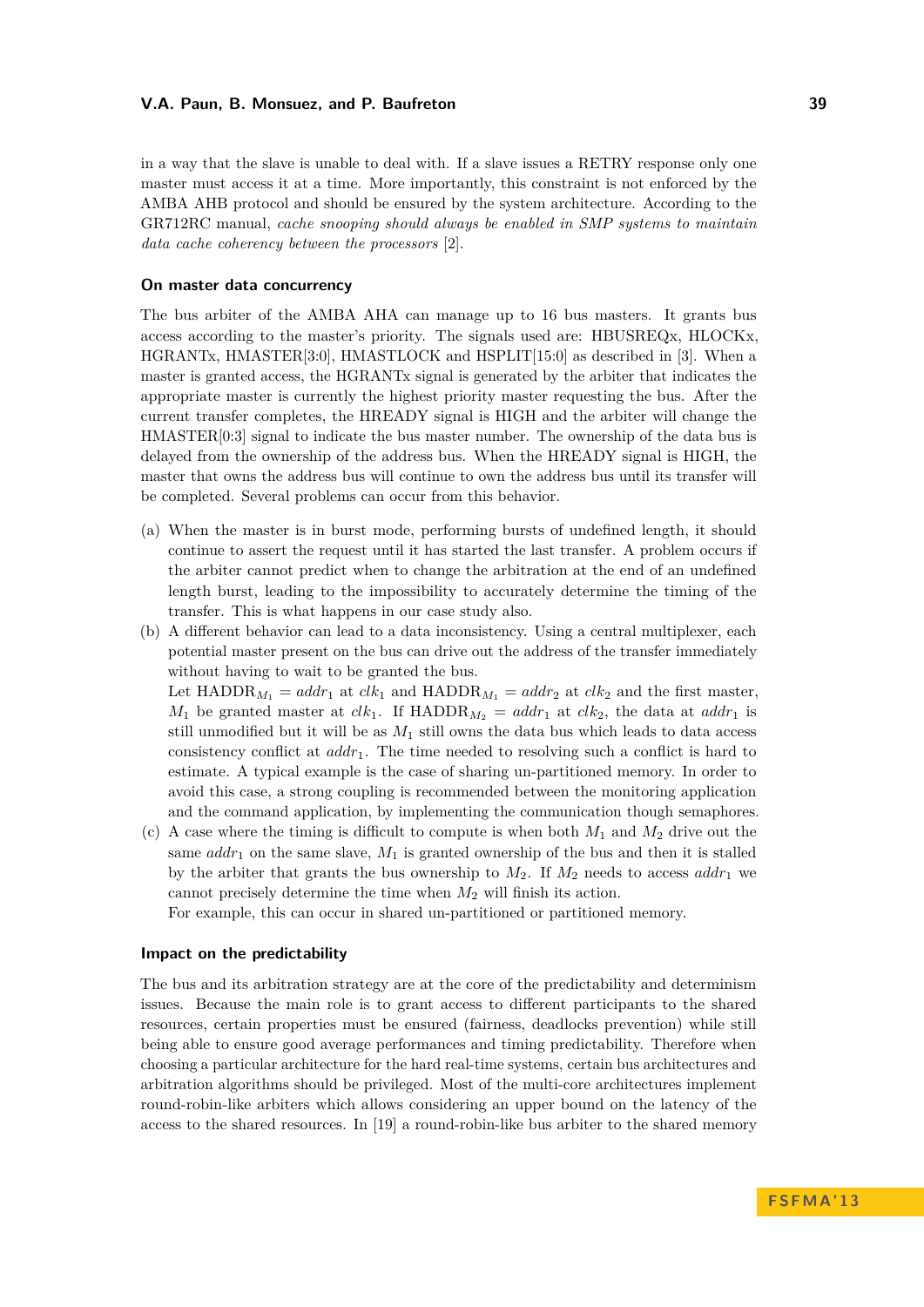hierarchy in a multi-core architecture is proposed that facilitates the systems predictability. The round robin arbiter can avoid the bus starvation. Nevertheless, the maximum length of a burst for each peripheral connected to the bus influences the maximum delay induced by bus contention. This may lead to high maximum delay bounds and may not be enough to provide firm real time guarantees for heavily loaded systems. Furthermore, having variable burst lengths, combined with the ability to pause them (split transfers), influences the predictability of the WCET. Bus contention can be avoided by using the TDMA bus arbitration with the cost of wasting bus band when the bus load is low. By manipulating the TDMA time slots, the maximum delay bound on transactions is controllable by the designer.

# **3.8 Direct Memory Access (DMA)**

DMA allows access to the system memory independently from the CPU. Therefore the processor can proceed with its computations while waiting for relatively slow input/output data transfer. In the multi-core case, DMA is also used for intra-chip data transfer.

## **Error handling**

The DMA controller does not generally detect deadlocks in its communication channels, so it is up to the system to manually abort the DMA transfer. The DMA unit can be disabled not without a strong impact on the performances of certain class of applications.

# **3.9 Level 2 cache**

Level 2 cache memory can be either private to each core or shared among cores. Data hazard is one of the factors that become even more prominent in the case of multi-cores because of memory sharing, even though already present in the non-shared L1 memory. Moreover, timing anomalies render the result hard to predict like in the case when a cache miss from a core can reconfigure the memory in a state that is, timing wise, beneficial to the other. This also applies in other cache related scenarios. The problems that can occur in the analysis of the interactions with the pipeline are detailed in the timing anomalies part.

#### **Level 2 cache impact on the predictability**

The impact of the shared cache is high and global and gets amplified in the context switch case. Modeling the behavior of shared caches between cores is practically impossible because of the possible interactions between concurrent threads running on different cores [\[23\]](#page-14-8). When using a shared cache with parallel programs running on the multi-core processor, a cache-coherency mechanism must be implemented. The WCET analysis of such systems must calculate the worst-case delay caused by maintaining the cache coherence between different cores. Furthermore, resource contention and inter-thread conflicts among the program threads should be considered. Under the assumption that the bus strategy can be statically analyzed, the second level of cache can be made predictable by partitioning the L2 cache for each core [\[24\]](#page-14-13).

## **3.10 Timing Anomalies**

Timing anomalies inside a given core influence the WCET estimation of integrating multicores in the case of shard memory because of the tight coupling of its internal units and the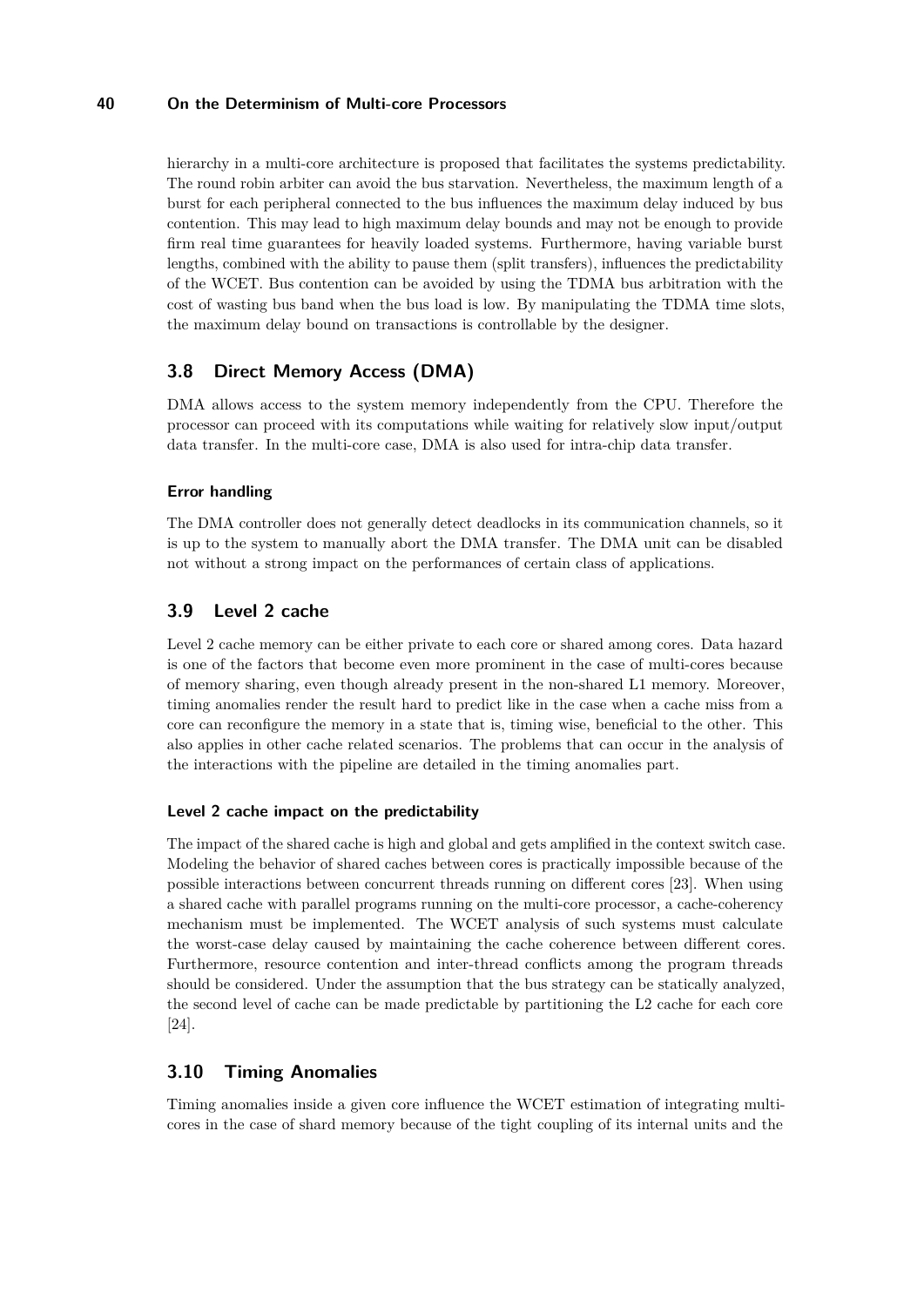shared resources. Therefore we cannot ignore the WCET estimation problems of single cores as they are translated into the multi-core case also.

*Example of timing anomalies in multi-cores* A timing anomaly occurs when a local worst case contributes to the global favorable case. In the case of multi-core, such an example is a cache miss on one core that generates a series of cache hits on the other and vice versa. An example of each of these timing anomalies is given. The architectural setup is configured of two cores with private L1 cache memory but shared L2 cache memory (instruction and data).

- a A cache miss on one core can generate an overall improvement of the global WCET. Let *l* be the cache line that will replace the obsolete line in the cache according to the implemented strategy. If *l* contains information that will benefit the second core then it can generate several cache hits that were not predicted. Furthermore, this line will be promoted in the priority hierarchy and could furthermore avoid future misses of the first core.
- b A cache hit on the first core generates the persistence of a cache line in the disadvantage of another that will be replaced after a future cache miss. If the replaced cache line would have generated several cache hits on the second core, the overall timing performance is affected. A first core's cache hit followed by a cache miss is worse than a first core's cache miss followed by a cache miss.
- c Timing amplification example as a generalization of b) A series of cache hits on the first core with a higher frequency, then the cache accesses of the second core make that every cache miss of the first core lead to the elimination of the second core's cached lines and a great amount of cache misses.

#### **Timing anomalies remarks**

As previously stated, several types of timing anomalies exist. Some are inherent to instruction execution order and are generally caused by greedy scheduler that will change the instruction execution order causing inversion or amplification of the execution time difference. Others are caused by parallel decomposition and divide et impera approaches to WCET estimations. As the first ones cannot be avoided, the others may prove essential for the possibility to construct an efficient processor behaviour analysis that does not need to search the whole state space for the whole program at once. The timing anomalies determine three infeasibility criterions in the following.

- **Criterion a)** Let *p* be the processor architecture model, we say that the estimation of the WCET or more generally the processor behaviour analysis cannot be completed on behalf of the parallel decomposition  $(PD(p))$  if there is no other scalable method that can do the analysis of  $p$  without the  $PD(p)$ . In other words, not applying parallel decomposition can affect the scalability and applicability of the estimation method. We proceed by questioning the safeness and efficiency on dealing with parallel timing anomalies. [\[16\]](#page-13-14) formalizes the different types of timing anomalies and presents cases when the parallel timing anomalies can lead to the underestimation of the WCET with parallel composition.
- **Criterion b)** The use of parallel decomposition in the processor behaviour analysis leads to the underestimation of the WCET in the case of coupled parallel timing anomalies. This point can be referred to in order to decide the use of parallel decomposition. In [\[14\]](#page-13-15) a solution to take into account timing anomalies in general is described. The method uses compilation techniques and modifies the binary by instruction injection in order to avoid timing anomalies. The main idea is to interfere with the prefetch stage and ensure that we start with an empty or flushed prefetch window hence there is never an excess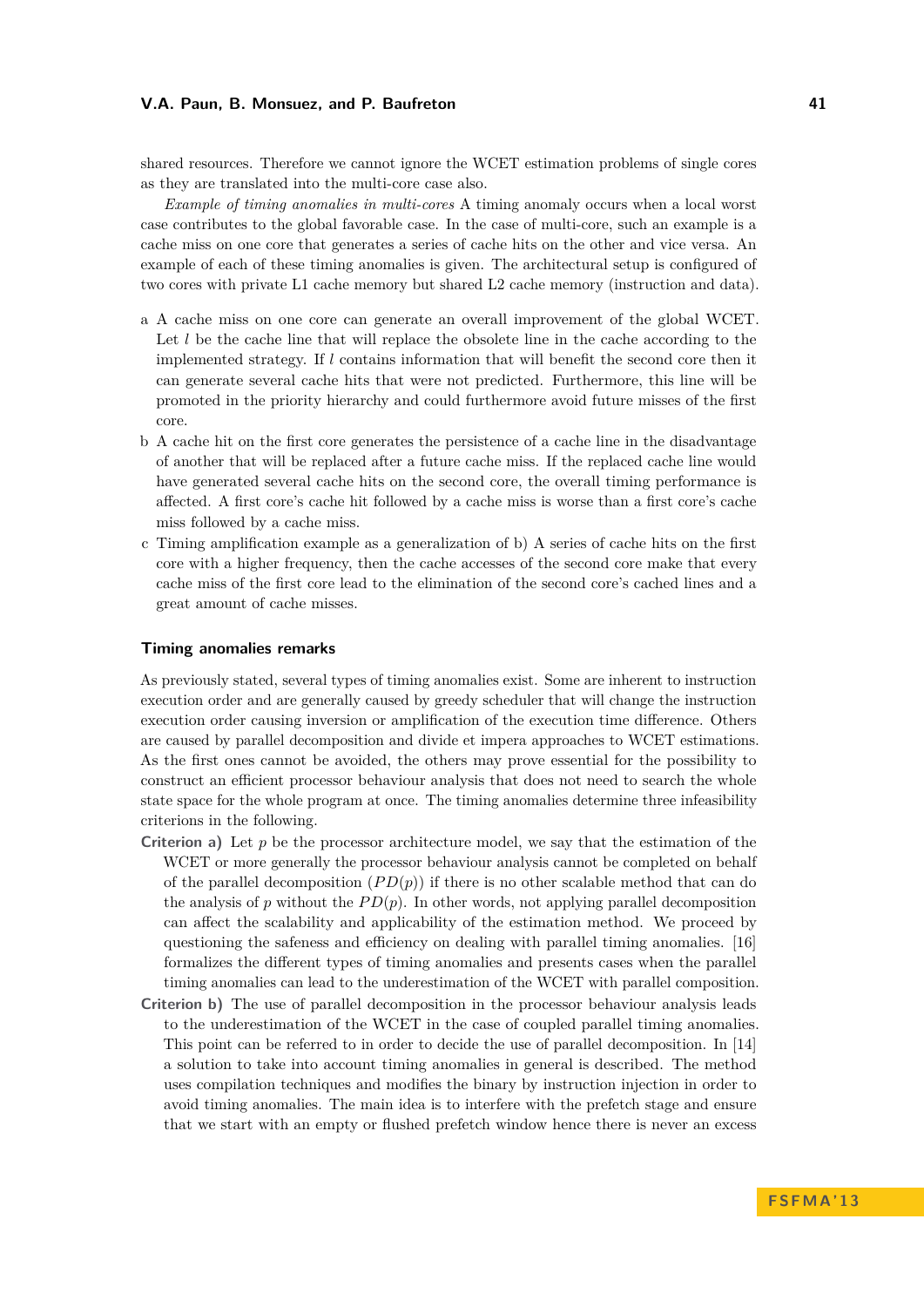instruction waiting to be executed. It can be seen as a compile time method to disable the instruction prefetch in the case where all the slots of the instruction prefetch queue are filled with NOPs. The reference also provides estimation of the overhead when using this method as ranging between 33% and 300%. This leads us to another infeasibility criterion that is related to the maximum overhead allowed for the target platform.

**Criterion c)** Let  $Ot(p)$  be the upper-bound of the overhead on a target platform and  $Op(p)$ be the overhead of filling prefetch slots with NOPs. If  $Op(p) > Ot(p)$  then the analysis does not pass the feasibility test.

| Unit            | Problems<br>Failure mode                                                     | Problem<br>fre- | <b>Solutions</b>                                                                                                                                                                                                                                                                                                                                                                                                                                            | Impact<br>Level |
|-----------------|------------------------------------------------------------------------------|-----------------|-------------------------------------------------------------------------------------------------------------------------------------------------------------------------------------------------------------------------------------------------------------------------------------------------------------------------------------------------------------------------------------------------------------------------------------------------------------|-----------------|
|                 |                                                                              | quency          |                                                                                                                                                                                                                                                                                                                                                                                                                                                             |                 |
| <b>TLB</b>      | <b>TLB</b><br>misses<br>times are hard<br>to predict                         | M/L             | Increase the TLB size                                                                                                                                                                                                                                                                                                                                                                                                                                       | M               |
| <b>TLB</b>      | TLB error                                                                    | $\mathbf{L}$    | None $\Rightarrow$ disable                                                                                                                                                                                                                                                                                                                                                                                                                                  | M/H             |
| MMU             | The time to ac-<br>cess the tables<br>can take several<br>cycles             | M               | Depends on the availability of the be-<br>havioural model and corresponding tim-<br>ings. Disabling the MMU will only af-<br>fect performances if we use its features.<br>This means, flat address mapping, no<br>memory protection in the case a pro-<br>cess reads/writes the address space of<br>another process and not least, when<br>performing a context switch there is no<br>longer possible to identify the cached<br>lines of a certain process. | H               |
| Scratch-<br>pad | Application con-<br>trolled $\rightarrow$ hard<br>to estimate the<br>timings |                 | Analysing dynamic strategies is not an<br>easy task, especially when being soft-<br>ware implemented that give optimal al-<br>location for the average execution time.<br>Some WCET-centric techniques exist<br>but they do not handle all architectures.                                                                                                                                                                                                   | M               |
| L1 cache        | Timing<br>anom-<br>alies                                                     | H               | Construct complex, accurate processor<br>model                                                                                                                                                                                                                                                                                                                                                                                                              | H               |
| $L2$ cache      | Timing<br>anom-<br>alies                                                     | H               | Deactivate                                                                                                                                                                                                                                                                                                                                                                                                                                                  | H               |

**Table 1** Architectural impact on the determinism.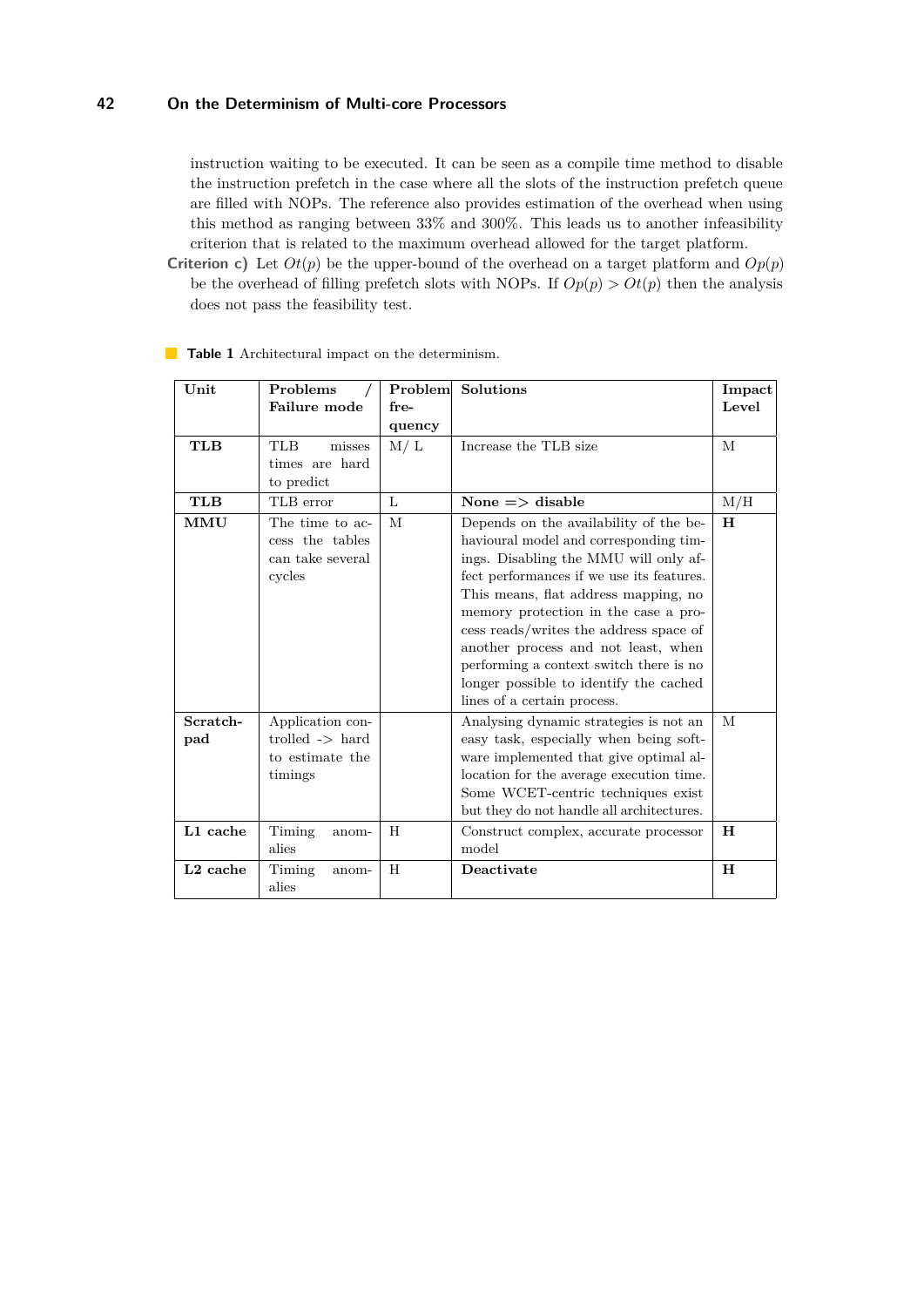| Unit                 | Problems                                                            | Problem | Solutions                                                                                                                                                                                                                                                                                                                                                                                                                                                                                                                                                                                                      | Impact      |
|----------------------|---------------------------------------------------------------------|---------|----------------------------------------------------------------------------------------------------------------------------------------------------------------------------------------------------------------------------------------------------------------------------------------------------------------------------------------------------------------------------------------------------------------------------------------------------------------------------------------------------------------------------------------------------------------------------------------------------------------|-------------|
|                      | Failure mode                                                        | fre-    |                                                                                                                                                                                                                                                                                                                                                                                                                                                                                                                                                                                                                | Level       |
|                      |                                                                     | quency  |                                                                                                                                                                                                                                                                                                                                                                                                                                                                                                                                                                                                                |             |
| L <sub>2</sub> cache | Data conflicts                                                      | М       | Partition (core access separation) Par-<br>tial solution by considering inter-thread<br>instruction conflicts [30] Only solutions<br>for instruction caches in some configura-<br>tions are presented in $[11]$ . [6] Addresses<br>only instruction caches with no code<br>sharing, LRU strategy, no data-instruc-<br>tion memory interference, without tim-<br>ing anomalies, so a very restricted en-<br>vironment. [7] Deals with inter-thread<br>interferences but in a restricted archi-<br>tecture. No details are given concerning<br>the shared resources granting policy or<br>about the BUS context. | H           |
| L <sub>2</sub> cache | Unknown beha-<br>viour induced by<br>the arbiter                    | L       | Deactivate                                                                                                                                                                                                                                                                                                                                                                                                                                                                                                                                                                                                     | H           |
| L3 cache             | Timing<br>anom-<br>alies                                            | Η       | Partition                                                                                                                                                                                                                                                                                                                                                                                                                                                                                                                                                                                                      | M/H         |
| L3 cache             | Data conflicts                                                      | M/L     | Deactivate                                                                                                                                                                                                                                                                                                                                                                                                                                                                                                                                                                                                     | M/H         |
| <b>BUS</b>           | Arbitration,<br>timing<br>anom-<br>alies,<br>memory<br>interference | H       | None for the general case In $[6]$ a very<br>restricted "BUS" is analysed with fully<br>separated code and data accesses and no<br>inter-process communication through<br>shared memory and TDMA based static<br>scheduling where a fixed length bus slot<br>is allocated to each core in a round-<br>robin fashion.                                                                                                                                                                                                                                                                                           | $\mathbf H$ |
| Arbiter              | Nondeterministic                                                    |         | None                                                                                                                                                                                                                                                                                                                                                                                                                                                                                                                                                                                                           | $\mathbf H$ |
| Arbiter              | Starvation                                                          |         | Software supervision, but the risk of<br>using it is even higher. DMA engines<br>should always deassert their requests<br>between accesses in order to prevent<br>starvation.                                                                                                                                                                                                                                                                                                                                                                                                                                  | н           |
| ${\rm Arbiter}$      | Deadlocks                                                           |         | Prevent by careful hardware integration<br>of the bus arbiter protocol. Can rarely<br>be disregarded by construction.                                                                                                                                                                                                                                                                                                                                                                                                                                                                                          | н           |
| Pipeline             | Timing<br>anom-<br>alies                                            | Н       | Construct complex, accurate processor<br>model. A solution to take into account<br>all the timing anomalies (that might<br>prove efficient in the multi-core case) is<br>presented in [20].                                                                                                                                                                                                                                                                                                                                                                                                                    | $\mathbf H$ |
| <b>FPU</b>           | High complexity                                                     |         | Construct complex, accurate processor<br>model                                                                                                                                                                                                                                                                                                                                                                                                                                                                                                                                                                 | M/L         |

**Table 1 – continued from previous page**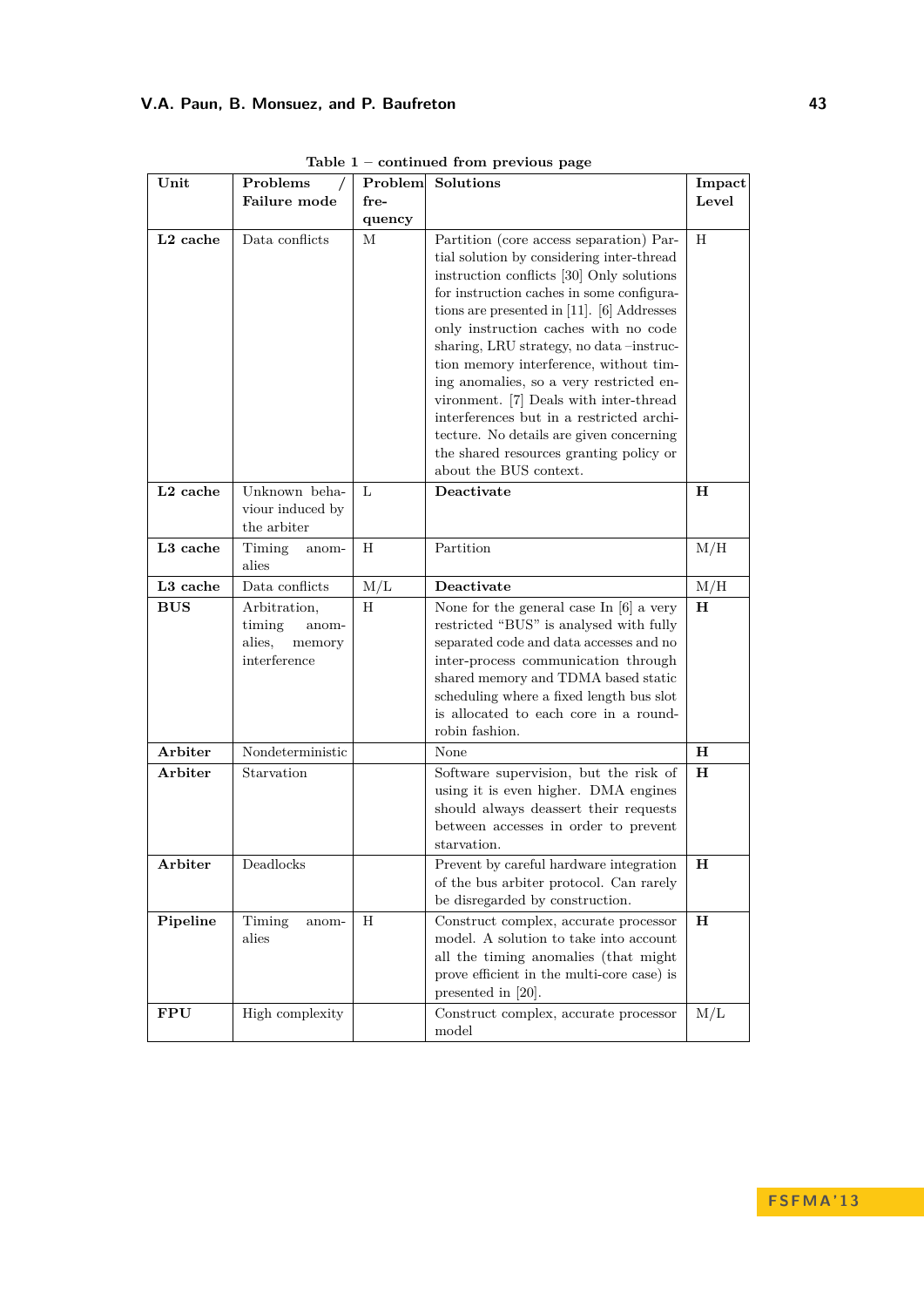| Unit       | Problems                                                                                                                                                          | Problem | Solutions                                                                                                                           | Impact      |
|------------|-------------------------------------------------------------------------------------------------------------------------------------------------------------------|---------|-------------------------------------------------------------------------------------------------------------------------------------|-------------|
|            | Failure mode                                                                                                                                                      | fre-    |                                                                                                                                     | Level       |
|            |                                                                                                                                                                   | quency  |                                                                                                                                     |             |
| <b>FPU</b> | multi-<br><b>Mixes</b><br>cycle<br>instruc-<br>tions (for which<br>timing<br>estim-<br>ation<br>is<br>not<br>always possible)<br>and single cycle<br>instructions |         | None                                                                                                                                | M/H         |
| <b>FPU</b> | Can<br>generate<br>computational<br>Timing<br>errors.<br>οf<br>exception<br>catching is hard<br>to<br>precisely<br>determine                                      |         | Must analyse the fault tolerant mech-<br>anism. If the behaviour is taken into<br>account at each step, might prove very<br>costly. | M/H         |
| <b>ALU</b> | Can<br>generate<br>computational<br>errors.                                                                                                                       | L       | Construct complex, accurate processor<br>model taking into account the fault tol-<br>erance.                                        | M/L         |
| <b>BPU</b> | In the strategy<br>is fixed and the<br>prediction<br>is<br>wrong, the time<br>penalty is very<br>important.                                                       | M       | Construct complex, accurate processor<br>model                                                                                      | $\mathbf H$ |
| <b>BPU</b> | If the prediction<br>strategy is not<br>fixed, it can be<br>very difficult to<br>model or even<br>impossible if ran-<br>domness is used.                          | L       | None                                                                                                                                | $\mathbf H$ |

**Table 1 – continued from previous page**

# <span id="page-12-0"></span>**4 Conclusion**

Software verification and quality assurance process of hard real-time systems in general are of great importance. Non-functional properties, such as timing, are highly dependent on the underlying hardware platform. Nevertheless, there is a rising demand to integrate more complex processors, such as the multi-cores, even though many problems are yet to be solved in single-cores. Powerful industrial WCET estimation tools available today can do nothing against the lack of information regarding the exact behavior of the platform or the nondeterministic behavior of certain units. Therefore the choice of the processor is crucial in ensuring the success of the system verification.

We have presented the behavior of several units that pose problems concerning the WCET estimation, found either in multi-cores or single-cores. Each unit description is followed by the problematic behavior and the remarks regarding its impact on the predictability. The results can be used to invalidate certain units or architectures and also as a guideline for further analysis.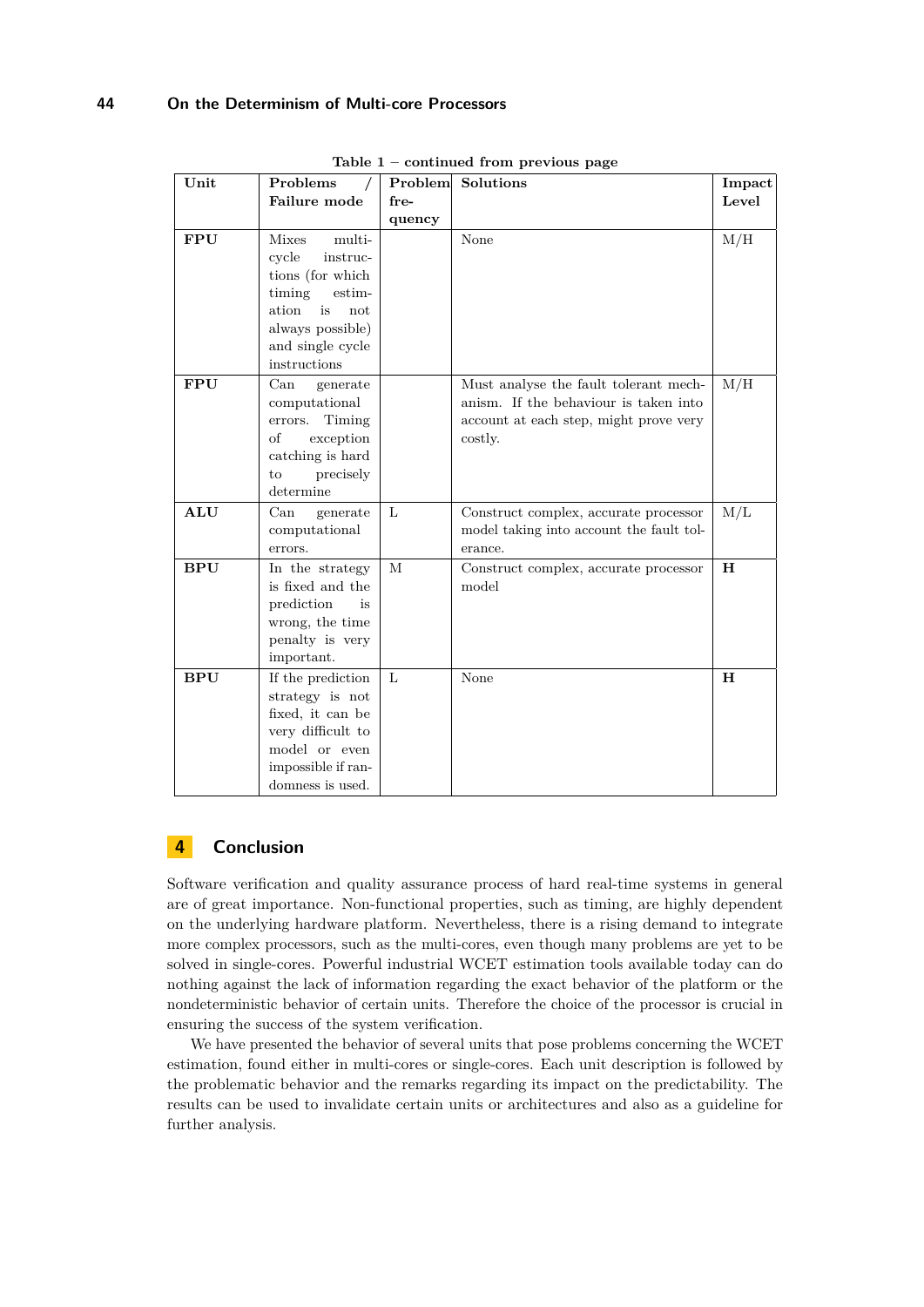- <span id="page-13-11"></span>**1** Aeroflex. *UT699 LEON 3FT/SPARCTM V8 MicroProcessor, Functional Manual*, 2012.
- <span id="page-13-13"></span>**2** Aeroflex Gaisler AB. *GR712RC - Dual-Core LEON3FT SPARC V8 Processor, User's Manual*, 2011.
- <span id="page-13-12"></span>**3** ARM. *AMBA Specification (Rev 2)*, 1999.
- <span id="page-13-8"></span>**4** Christoph C., Christian F., Gernot G., Grund D., Maiza C., Reineke J., Triquet B., and Wilhelm R. Predictability considerations in the design of multi-core embedded systems. In *Proceedings of Embedded Real Time Software and Systems*, pages 36–42, May 2010.
- <span id="page-13-2"></span>**5** S. Chattopadhyay and A. Roychoudhury. Scalable and precise refinement of cache timing analysis via model checking. In *Proceedings of the 2011 IEEE 32nd RTSS*, RTSS'11, 2011.
- <span id="page-13-1"></span>**6** S. Chattopadhyay, A. Roychoudhury, and T. Mitra. Modeling shared cache and bus in multicores for timing analysis. In *Proceedings of the 13th International Workshop on Software 38; Compilers for Embedded Systems*, SCOPES'10, pages 6:1–6:10, New York, NY, USA, 2010. ACM.
- <span id="page-13-16"></span>**7** F. Chen, D. Zhang, and Z. Wang. Characterizing the inter-thread interference of multicore architectures for accurate wcet estimations of real-time applications. In *Przeglad Elektrotechniczny*, 2012.
- <span id="page-13-9"></span>**8** N. Drach, A. Seznec, and D. Windheiser. Direct-mapped versus set-associative pipelined caches. In *Proceedings of the IFIP WG10.3 working conference on Parallel architectures and compilation techniques*, PACT 95, 1995.
- <span id="page-13-7"></span>**9** D. Hardy, T. Piquet, and I. Puaut. Using bypass to tighten WCET estimates for multi-core processors with shared instruction caches. In *Proceedings of the 2009 30th IEEE Real-Time Systems Symposium*, RTSS'09, pages 68–77, Washington, DC, USA, 2009. IEEE Computer Society.
- <span id="page-13-6"></span>**10** D. Hardy and I. Puaut. WCET analysis of multi-level non-inclusive set-associative instruction caches. In *Proceedings of the 2008 Real-Time Systems Symposium*, RTSS'08, pages 456–466, Washington, DC, USA, 2008. IEEE Computer Society.
- <span id="page-13-5"></span>**11** D. Hardy and I. Puaut. Estimation of cache related migration delays for multi-core processors with shared instruction caches. In Laurent George and Maryline Chetto andMikael Sjodin, editors, *17th International Conference on RTNS*, pages 45–54, Paris, France, 2009.
- <span id="page-13-10"></span>**12** R. Heckmann, M. Langenbach, S. Thesing, and R. Wilhelm. The influence of processor architecture on the design and the results of WCET tools. *Proceedings of the IEEE*, 91(7):1038 – 1054, july 2003.
- <span id="page-13-0"></span>**13** International Electrotechnical Commission. *IEC 61508 Functional safety of electrical/electronic/programmable electronic safety-related systems*, 2010.
- <span id="page-13-15"></span>**14** A. Kadlec, R. Kirner, and P. Puschner. Avoiding timing anomalies using code transformations. In *Proc. 13th IEEE International Symposium on Object/Component/Service-Oriented Real-Time Distributed Computing*, pages 123–132, May. 2010.
- <span id="page-13-3"></span>**15** T. Kelter, H. Falk, P. Marwedel, S. Chattopadhyay, and A. Roychoudhury. Bus-aware multicore WCET analysis through TDMA offset bounds. In *Proceedings of the 2011 23rd Euromicro Conference on Real-Time Systems*, ECRTS'11, pages 3–12, Washington, DC, USA, 2011. IEEE Computer Society.
- <span id="page-13-14"></span>**16** R. Kirner, A. Kadlec, and P. Puschner. Precise worst-case execution time analysis for processors with timing anomalies. In *Real-Time Systems, 2009. ECRTS'09. 21st Euromicro Conference on*, pages 119–128, July.
- <span id="page-13-4"></span>**17** Y. Liang, H. Ding, T. Mitra, A. Roychoudhury, Y. Li, and V. Suhendra. Timing analysis of concurrent programs running on shared cache multi-cores. *Real-Time Syst.*, 48(6):638–680, November 2012.